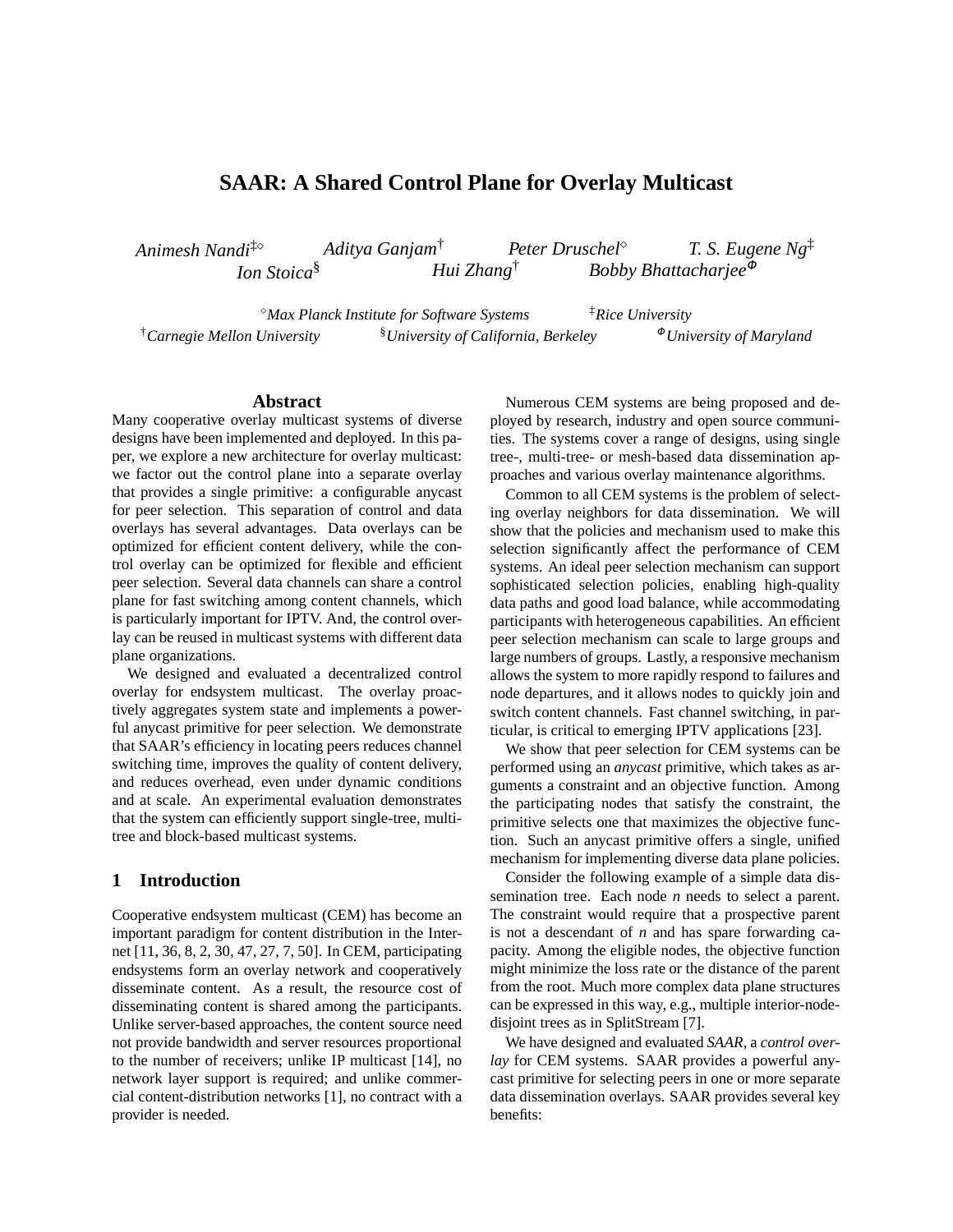• *SAAR separates control and data dissemination into different overlay networks*. As such, it avoids a tradeoff between data and control efficiency. We show that the benefits of this separation outweigh the costs of maintaining a separate control overlay. First, the SAAR control overlay is optimized for efficient peer selection. When compared to current CEM systems, SAAR can locate more appropriate peers, and can do so faster. Rapid peer selection results in faster channel join and switching times; more appropriate peer selection improves data paths and delivery quality. Second, the data overlay is not constrained by a control overlay structure, and can therefore be optimized solely for efficient data dissemination and load balance, subject to application policy.

• *SAAR can support different data plane structures* (e.g. tree, multi-tree, mesh-based). Specific structures can be achieved by defining appropriate constraints and objective functions for anycast. Thus, SAAR separates the common control mechanism from the specific polices for maintaining a data overlay. As a reusable control overlay, SAAR simplifies the design of CEM systems.

• *A single SAAR overlay can be shared among many data overlay instances*. SAAR allows nodes to remain in the control overlay independent of their data channel membership. Control overlay sharing allows nodes to quickly join a channel and to rapidly switch between channels, which is critical for applications like IPTV [23].

The implementation of SAAR is layered on a structured overlay network [39, 8]. For each data overlay instance, a tree is embedded in this structured control overlay that connects the members of that data overlay. State information for members of a data channel is aggregated and disseminated within the corresponding tree. An anycast traverses the tree to locate peers for the data overlay, subject to the constraint and objective function. The aggregated state information is used to guide the search.

The rest of this paper is organized as follows. Section 2 briefly reviews existing CEM systems and other related work. Section 3 presents our proposed architecture and the design of SAAR. Section 4 describes how different data plane organizations can be built using SAAR. Section 5 presents an experimental evaluation of our SAAR prototype. We conclude in Section 6.

## **2 Background and related work**

In this section, we consider existing CEM systems and other related work. The data planes of CEM systems can be classified as either path-based (single tree and multiple tree) or block-based. Path-based systems maintain one or more loop free paths from the content source to each member of a group. ESM [10], Overcast [25] and NICE [2] form a single tree, while SplitStream [7] and Chunkyspread [44] form multiple trees. In Bullet [27], CoolStreaming [50] and Chainsaw [31], the streaming content is divided into fixed-size blocks and group members form a mesh structure. Mesh neighbors exchange block availability information and swap missing blocks. Next, we discuss existing CEM systems from the perspective of the type of overlay network they utilize.

**Unstructured overlay CEM** systems construct an overlay network that is optimized primarily for data dissemination. Overlay neighbors are chosen to maximize the quality of the content delivery (i.e., minimize packet loss, delay and jitter), to balance the forwarding load among the overlay members, and to accommodate members with different amounts of network resources. Typically, a separate overlay is constructed for each content instance, consisting of the set of nodes currently interested in that content. The control plane is then implemented within the resulting overlay. Although these systems enable efficient data dissemination, the overlay is not optimized for efficient control.

Overcast [25], Host Multicast [49] and End System Multicast (ESM) [10] form a single dissemination tree. In the former two systems, nodes locate a good parent by traversing the tree, starting from the root. These protocols do not scale to large groups, since each member must independently explore the tree to discover a parent, and the root is involved in all membership changes. ESM uses a gossip protocol to distribute membership information among the group members. Each node learns a random sample of the membership and performs further probing to identify a good parent. The protocol is robust to node departures/failure but does not scale to large group sizes, where the membership information available to a given node tends to be increasingly partial and stale.

Chunkyspread [44] uses a multi-tree data plane embedded in an unstructured overlay, using a randomized protocol to select neighbors. The selection considers the heterogeneous bandwidth resources of nodes and assigns them an appropriate node degree in the overlay.

Bullet [27], CoolStreaming [50] and Chainsaw [31] use block-based data dissemination in an unstructured mesh overlay. Bullet has separate control and data planes. The control plane is not shared among multiple data channels and it was not designed to support different data plane organizations.

**Structured overlay CEM** systems use a structured overlay network [39, 35, 42, 38]. The key-based routing primitive [13] provided by these overlays enables scalable and efficient neighbor discovery.

In general, data is disseminated over existing overlay links. This constraint tends to make it more difficult to optimize data dissemination and to accommodate nodes with different bandwidth resources [3]. Group membership changes, on the other hand, are very efficient and the systems are scalable to very large groups and large numbers of groups in the same overlay.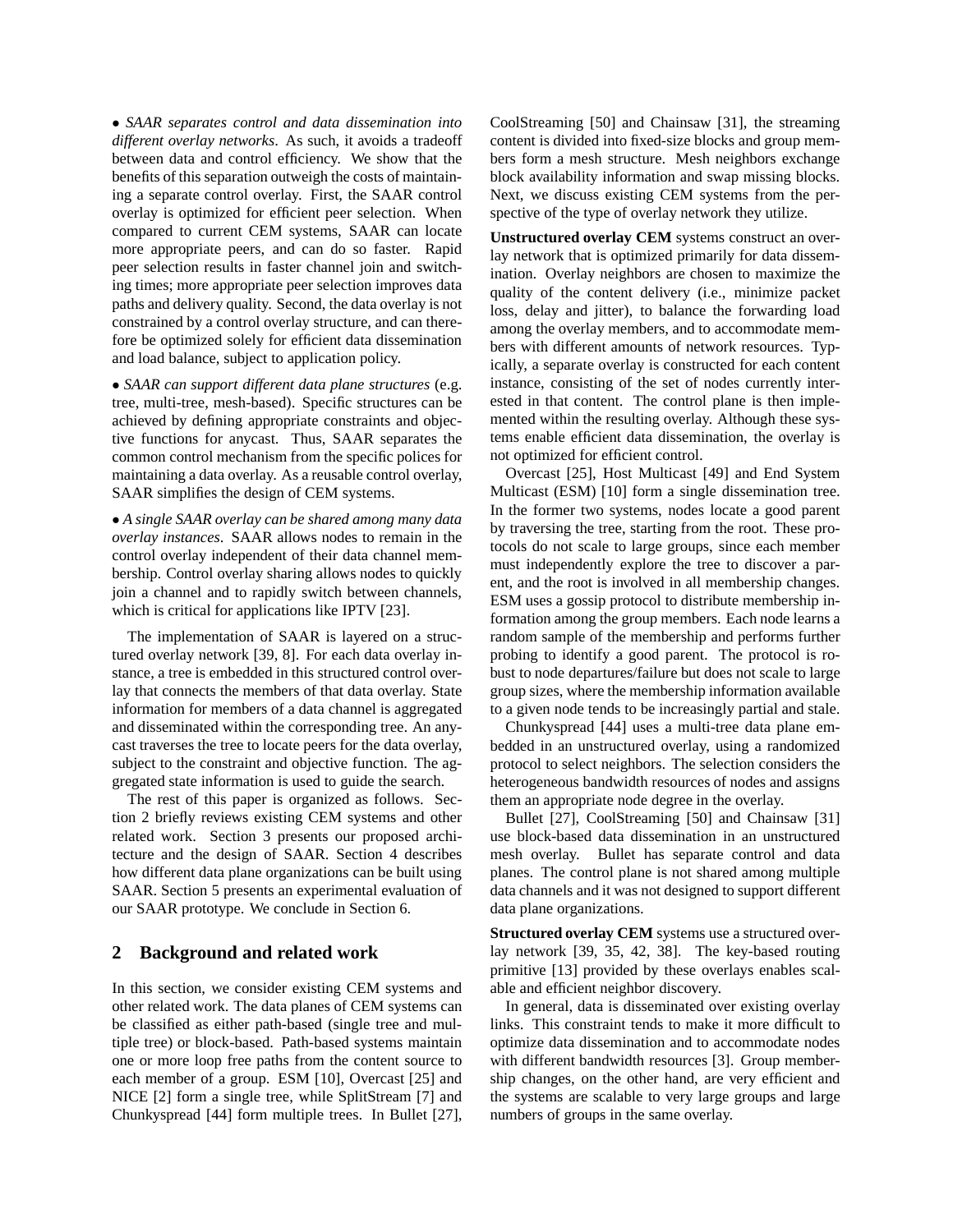Scribe [8], Subscriber/Volunteer(SV) trees [15] and SplitStream [7] are examples of CEM systems based on structured overlays. Scribe embeds group spanning trees in the overlay. The trees are then used to anycast or multicast within the group. Due to the overlay structure, some nodes may be required to forward content that is not of interest to them. SV trees are similar to Scribe, but ensure that only interested nodes forward content.

SplitStream uses multiple interior-node-disjoint dissemination trees that each carry a slice of the content. Compared to single-tree systems, it better balances the forwarding load among nodes and reduces the impact of node failures. SplitStream has an anycast primitive to locate parents with spare capacity in the desired trees when none can be found using Scribe. In SplitStream, however, this primitive is used only as a last resort, since it may add non-overlay edges and may sacrifice the interior-nodedisjointedness of the trees.

NICE [2] is not based on a structured overlay as we defined it. Nevertheless, it shares the properties of efficient control but constrained data dissemination paths. Nodes dynamically organize into a hierarchy, which is then used to distribute the data.

**Other related work:** Anycast was first proposed in RFC 1546 [32]. GIA [26] is an architecture for scalable, global IP anycast. Both approaches share the drawbacks of network-layer group communication. That is, they require buy-in from a large fraction of Internet service providers to be effective at global scale, and they cannot easily consider application-specific metrics in the server selection. Application-layer anycasting [4] defines anycast as an overlay service.

Anycast within a structured overlay network has been used in several systems for decentralized server selection [9, 24, 41, 17]. Scribe [9] and DOLR [24] deliver anycast requests to nearby group members. Unlike SAAR, they provide only a coarse-grained overload protection mechanism by requiring overloaded group members to leave the group temporarily. *i*3 [41] provides finegrained load balancing of anycast requests among the group members, but is not designed for efficient server selection based on multiple metrics like load, location and server state. Server selection in Oasis [17] is primarily optimized for locality, but also incorporates liveness and load. Oasis does not optimize the anycast based on proactive aggregation of state information. Unlike these systems, SAAR provides general and efficient anycast for peer selection in CEM systems.

Several systems use structured overlays for efficient request redirection [16, 46, 12]. CoDeeN [46], a cooperative CDN, distributes client requests to an appropriate server based on factors like server load, network proximity and cache locality. Coral [16] is a peer-to-peer webcontent distribution network that indexes cached web pages and redirects client requests to nearby peers that have the desired content cached.

SDIMS [48] (influenced by Astrolabe [37]) aggregates information in large scale networked systems and supports queries over the aggregated state of a set of nodes. Internally, SDIMS relies on aggregation trees embedded in a structured overlay to achieve scalability with respect to both the number of nodes and attributes. SAAR implements a subset of of SDIMS's functionality, which is specialized for the needs of a CEM control plane.

ChunkCast [12] provides a shared control overlay, in which it embeds index trees for objects stored in the overlay. An anycast primitive discovers a nearby node that holds a desired object. ChunkCast is intended for block dissemination in a swarming file distribution system, and not for streaming multicast. Its anycast primitive is specialized for this purpose, and not for peer selection in a CEM system.

Pietzuch et al. [33] observe that structured overlays do not produce a good candidate node set for service placement in Stream-based overlay networks (SBONs). This is closely related to our observation that structured overlay CEM systems have constrained and sub-optimal data distribution paths.

Opus [5] provides a common platform for hosting multiple overlay-based distributed applications. Its goal is to mediate access to wide-area resources among multiple competing applications, in a manner that satisfies each application's performance and reliability demands. SAAR, on the other hand, provides a control overlay and an anycast peer selection service for a specific application, CEM. Thus, Opus and SAAR address largely complementary problems.

### **3 Design of SAAR**

We begin with an overview of the SAAR control plane and describe its design in detail. Figure 1 depicts the SAAR architecture.

Our architecture for CEM systems separates the control and data planes into distinct overlay networks. There are no constraints on the structure of the data plane: it can be optimized for efficient data dissemination, can accommodate heterogeneity and includes only nodes that are interested in the content. The control overlay can be shared among many data plane instances, each disseminating a different content type or channel.

SAAR uses a decentralized control plane based on a structured overlay network. Its anycast primitive supports efficient and flexible selection of data dissemination peers. The SAAR overlay performs efficient, proactive state dissemination and aggregation. This aggregate state is used to increase the efficiency of the anycast primitive.

All nodes that run a particular CEM system participate in the SAAR control overlay, regardless of which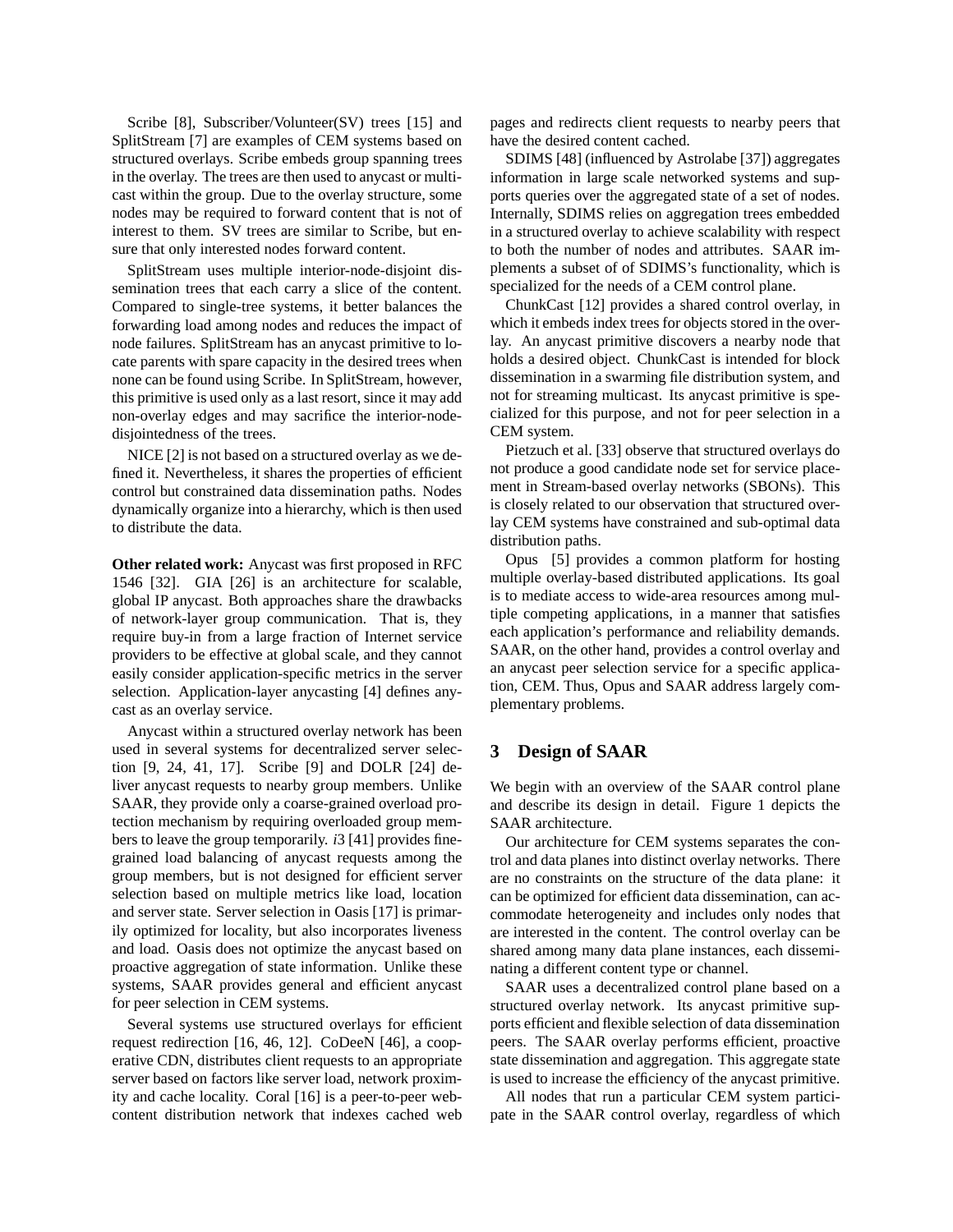

Figure 1: SAAR architecture: Each node is a member of the control overlay and may be part of one or more data overlays. The members of a given data overlay are part of a tree embedded in the control overlay. Nodes use the SAAR anycast primitive to locate data overlay neighbors.

content they are currently receiving. This enables rapid switching between content channels. Even nodes that do not currently receive any content may choose to remain in the control overlay. In this "standby" mode, a node has low overhead and can join a data overlay with very low delay. As a result, membership in the control overlay is expected to be more stable and longer-term than the membership in any data overlay. Additionally, the sharing of state information across data overlays can reduce overhead, e.g., when a node is in more than one data overlay because it receives several content channels.

**Group abstraction:** The key abstraction provided by SAAR is a *group*. A group represents a set of nodes that are members of one data overlay. The group's control state is managed via a spanning tree that is embedded in the control overlay and rooted at a random member of the control overlay. Due to the SAAR overlay structure, the spanning tree may contain interior nodes that are not part of the group. The group members may choose to form any data overlay structure for data dissemination.

A set of *state variables* is associated with a group. Each group member holds an instance of each state variable. Typical examples of state variables are a node's forwarding capacity, current load, streaming loss rate, treedepth in a single-tree data plane, etc.

SAAR can aggregate state variables in the spanning tree. Each state variable *g* is associated with an *update propagation frequency fup*, a *downward propagation frequency fdown* and an *aggregation operator A*. The values of a state variable are periodically propagated upwards towards the root of the group spanning tree, with frequency at most *fup*. (The propagation is suppressed if the value of a variable has not changed). At each interior node, the values received from each child are aggregated using the operator *A*. The aggregated value at the root of the spanning tree is propagated down the tree with frequency at most *fdown*. State variables for which no aggregation operator is defined are propagated only one level up from the leaf nodes.

The aggregated value of *g* (using aggregation operator *A*) at an intermediate node in the spanning tree is denoted by  $g^A$ . For example, the value of  $g_{cap}^{SUM}$  at the root of the spanning tree would denote the total forwarding capacity of the group members.

**Anycast primitive:** SAAR provides an *anycast* operation that takes as arguments a *group identifier G*, a *constraint p*, an *objective function m*, and a *traversal threshold t*.

The primitive "inspects" group members whose state variables satisfy  $p$  and returns the member whose state maximizes the objective function *m* among the considered members. To bound the anycast overhead, at most *t* nodes are visited during the tree traversal. Note that a search typically considers many more nodes than it visits, due to the propagation of state variables in the tree. If  $t = \perp$ , the first considered node that satisfies the predicate is selected.

The predicate *p* over the group's state variables specifies a constraint on the neighbor selection. Typically, the constraint is chosen to achieve the desired structure of the data overlay. A simple example predicate  $p = (g_{load} < g_{cap})$  would be used to locate a node with spare forwarding capacity.

The anycast selects, among the set of nodes it inspects and that satisfy *p*, a node whose state variables maximize the objective function *m*. *m* is an expression over the group's state variables and evaluates to a numeric value. For example, using the state variable *gdepth* to denote the tree depth of a member in a single-tree data plane, the objective function  $m = 1/g_{depth}$  would select a node with minimum depth in the tree, among the considered nodes that satisfy the predicate  $p = (g_{load} < g_{cap}).$ 

The anycast primitive performs a depth-first search of the group spanning tree, starting at the requester node. It uses a number of optimizations. If the aggregated state variables of a group subtree indicate that no member exists in the subtree that is both eligible (i.e., satisfies the constraint) and superior (i.e., achieves a better value of the objective function than the current best member), then the entire subtree is pruned from the search. Similarly, if the aggregated state variables of the entire tree (propagated downward from the root) indicate that no eligible and superior member exists in the tree, then the anycast terminates immediately.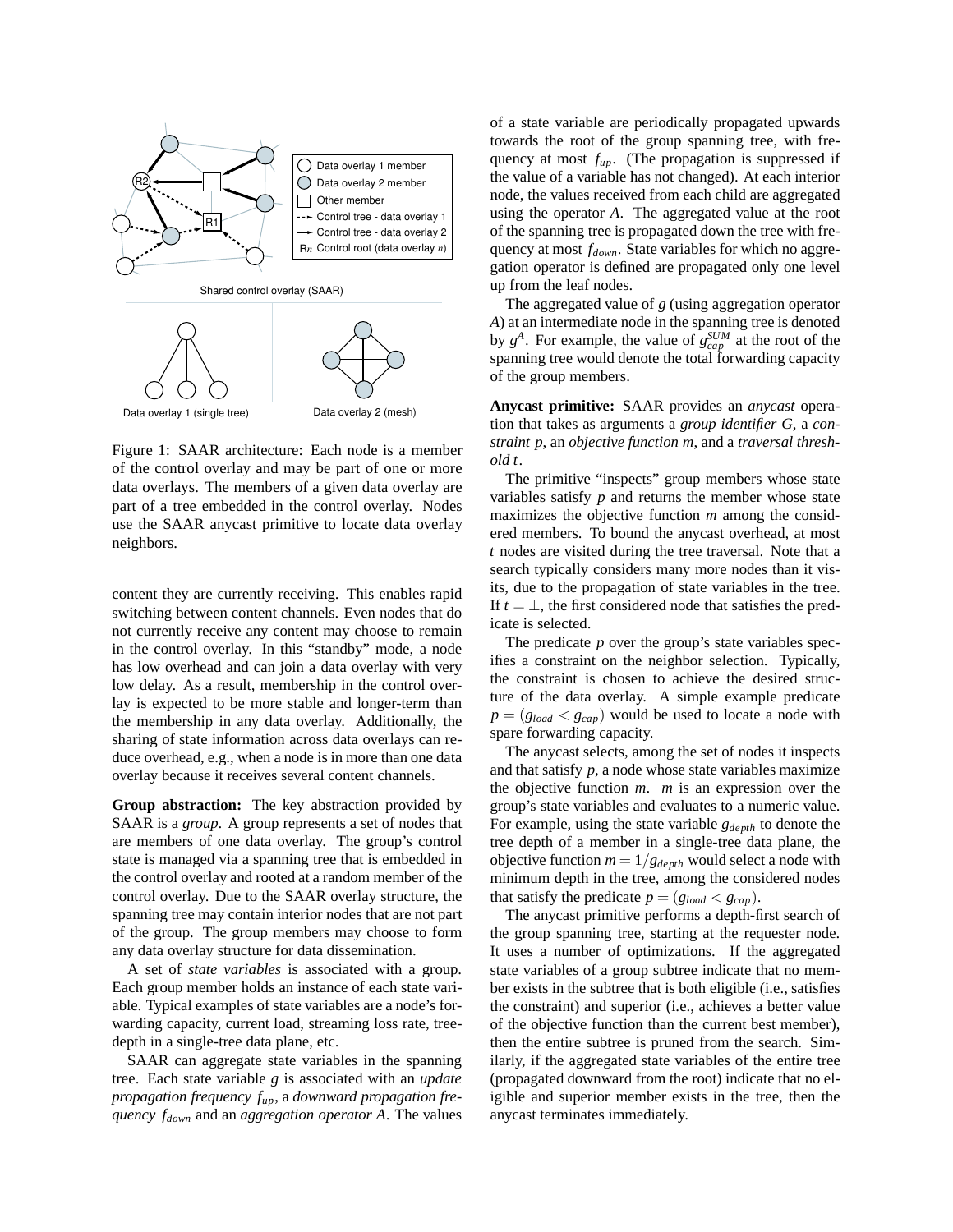| <b>create</b> (G, set of $(g_v, A_v, f_{up}^v, f_{down}^v)$ ). | Creates a group with its group variables, their aggregation operators and propagation frequencies. |
|----------------------------------------------------------------|----------------------------------------------------------------------------------------------------|
| join(G)                                                        | This function is called by a node that wishes to join the group G.                                 |
| anycast $(G, p, m, t)$                                         | This function is called by a node to select a member of the group G. $p$ is the constraint,        |
|                                                                | $m$ is the objective function, $t$ is the maximal number of nodes visited.                         |
| <b>update</b> (G, set of $g_v$ )                               | Called by a node to update the group with the current values of its state variables.               |
| groupAggregateRequest(G, $g_v$ )                               | Returns the value of the aggregated state variable $gv$ at the root of the spanning tree.          |
| leave(G)                                                       | Called by a node that wishes to leave the group G.                                                 |





Figure 2: Anycast traversal example: Given an anycast request issued at the leftmost interior node in the group spanning tree, the anycast traverses the tree in a depthfirst search. The search only visits subtrees with members that satisfy the predicate and whose value exceeds that of the current best known member.

Since the SAAR overlay construction is proximitybased, the group members are inspected roughly in order of increasing delay from the requester node *n*. Therefore, the result is chosen from the nodes with least delay to *n*, among the nodes that satisfy the constraint. This bias can be removed by starting the anycast traversal instead from a random member of the SAAR control overlay<sup>1</sup>.

There is an inherent trade-off between accuracy and scalability in the distributed selection of overlay neighbors. Accuracy is maximized when decisions are based on complete and current information. To maximize accuracy, either (1) all nodes maintain current information about many nodes in the system, or (2) an anycast visits many nodes in the system for each peer selection. Neither approach is scalable. SAAR mitigates this tension by propagating aggregated state and by limiting the scope of anycast tree traversals based on this state. Also, in SAAR, accuracy and overhead can be controlled by bounding the anycast overhead (threshold *t*), and by changing the propagation frequencies of the state variables.

**Example anycast traversal:** Figure 2 shows an example group spanning tree. A new node wants to join the data overlay and seeks a parent that maximizes the value of an integer state variable among the nodes that satisfy a given constraint. There are six members that satisfy the constraint. Given an anycast request issued at the leftmost interior node in the spanning tree, the anycast traverses the tree in a DFS, pruning subtrees that contain no eligible members with a value of the variable that exceeds that of the current best known member. In the example shown, the anycast stops after visiting five nodes, and yields the rightmost leaf node with the value 3. Had the any cast been invoked with a value of  $t < 5$ , then the anycast would have stopped after visiting *t* nodes, and yielded the leftmost leaf node with value 2.

**SAAR API:** The SAAR API contains functions to create, join and depart groups, to locate a neighbor, retrieve pre-computed aggregated group state, and to update the control plane with a member's group variables. The operations are listed in Table 1.

### **3.1 Implementation**

The implementation of SAAR uses Scribe [8, 9] to represent groups and to implement the anycast primitive. Scribe is a group communication system built upon a structured overlay network. Each group is represented by a tree consisting of the overlay routes from group members to the node responsible for the group's identifier.

Due to proximity neighbor selection (PNS) in the underlying Pastry overlay [6, 21], the spanning trees are proximity-based, i.e., nodes within a subtree tend to be close in the underlying Internet. An anycast primitive walks the tree in depth-first order, starting from a node that is close to the anycast requester until an appropriate node is found [9].

Scribe does not have group variables and does not aggregate or propagate state in a group tree. Scribe's anycast primitive does not take a constraint or objective function. Our implementation adds support for these facilities.

Nodes in a SAAR group tree aggregate and propagate state variables up and down the tree, similar to SDIMS [48]. To reduce message costs, update messages are propagated periodically, they are combined on a given overlay link across state variables and across group trees, they are piggy-backed onto other control traffic when possible, and they are multicast down the tree. During an anycast, a DFS traversal of the group tree prunes entire subtrees based on the aggregated state of

 $<sup>1</sup>$  Here, we route the anycast message to the node responsible for a</sup> randomly drawn key in the underlying structured overlay network.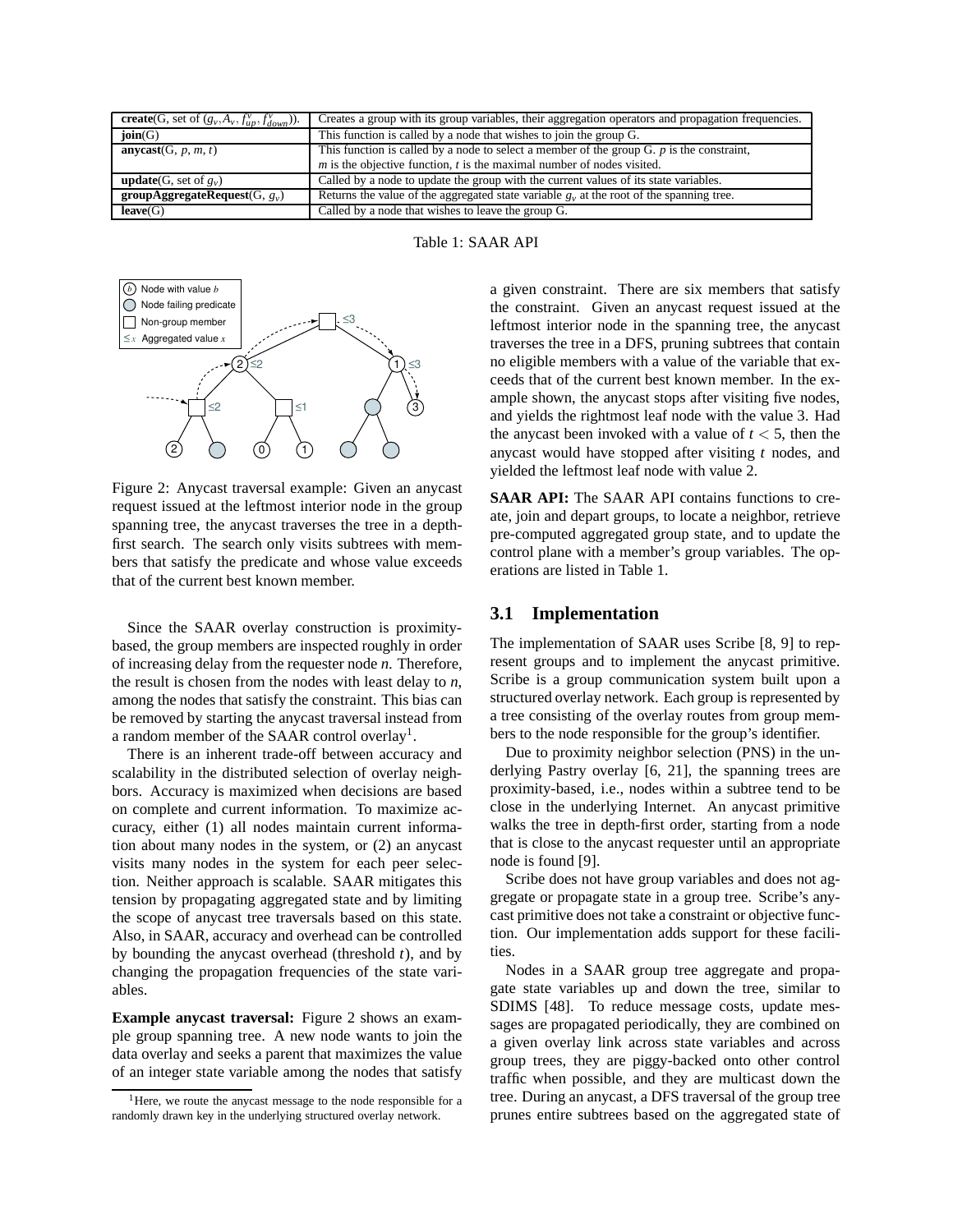the subtree. In addition, we implemented the following optimizations:

**Using network coordinates:** SAAR employs virtual network coordinates to guide the depth-first search in the group trees. We used NPS [29] with a 5-D coordinate system in our implementation. Specifically, network coordinates are used to visit an interior node's children in order of increasing distance to the anycast requester. Moreover, node coordinates can be exported as state variables; thus, they can be used to guide the selection of nodes based on their location.

**Multiple spanning trees:** To increase the robustness to churn in the control overlay, SAAR maintains multiple interior-node-disjoint spanning trees connecting the members of each group. Thus, the failure or departure of a node may cause a subtree disconnection and subsequent repair in at most one tree. By starting multiple traversals in different trees in parallel, anycast operations can be served in a timely fashion even while one of the spanning trees is being repaired. Interior-node-disjoint trees are constructed in Scribe simply by choosing group ids that do not share a prefix, as in SplitStream [7].

Our SAAR prototype was implemented based on the FreePastry implementation of Scribe [18]. Implementing SAAR added 4200 lines of code. Implementing a single-tree, multi-tree, and block-based CEM based on SAAR, as described in the following section, added another 1864, 2756 and 3299 lines of code, respectively.

#### **4 Using the SAAR Control Overlay**

This section describes how the SAAR control overlay can be used to construct CEMs with single-tree, multipletree, and block-based data overlays.

### **4.1 Single-Tree Multicast**

To implement a single-tree multicast protocol using SAAR, each data overlay instance is associated with a SAAR group. Data overlay neighbors are selected such that (i) the neighbor has spare forwarding capacity and (ii) adding the neighbor does not create a loop in the data path. In addition, the control plane should preferentially select neighbors that (i) experience low loss, (ii) are near the requester and (iii) have low depth in the tree. These requirements can be expressed via the constraint and the objective function arguments to a SAAR anycast. Assuming the data stream has rate *BWstream* and a node's forwarding bandwidth is *BWnode*, we define the forwarding capacity of a node as  $D = BW_{node}/BW_{stream}$ .

The group associated with our single-tree data plane uses the following state variables, constraint and objective function:

• *State Variables:*  $g_{cap} = D$  is the maximum number of children a node can support; *gload* is the current number of children, *gpath* is a list of node identifiers on the node's path to the root, *gdepth* is the length of the node's path to the root,  $g_{loss}$  is the streaming loss rate, and  $g_{pd}$  is the path delay from the root. No aggregation operator is defined for *gpath*.

• *Constraint:* A requesting node *r* selects a prospective parent that has free capacity, will not cause a loop and has a loss rate less than a threshold *L*, using the predicate:

 $(g_{load} < g_{cap}) ∧ (r \notin g_{path}) ∧ (g_{loss} < L)$ 

Alternatively, the term  $(g<sub>loss</sub> < r<sub>loss</sub>)$  can be used to select a parent that has lower loss than the requester.

• *Objective Function:* The objective function is either  $1/g_{depth}^{MIN}$  or  $1/g_{pd}^{MIN}$ , which minimizes depth and path delay, respectively, as motivated by the findings in [40].

The source of a multicast event creates a new group and then joins it. An interested node calls the anycast method to locate a parent. Once it receives data, it joins the group, allowing the control plane to select it as a potential parent. The node uses the update method to inform the control plane of the current values of its state variables. To leave, a node disconnects from its parent and leaves the group. When a node fails or leaves, its children select a new parent using the anycast method.

**Periodic data plane optimization:** When a node joins or recovers from a disconnect, it uses a traversal threshold  $t = \perp$  to find an eligible parent as quickly as possible.

The system gradually improves the tree's quality by periodically (e.g. every 30 seconds) anycasting with a traversal threshold of  $t = 2\log_k N$ , where *N* is the approximate size of the group and *k* is the arity of the control tree. It can be shown that this anycast considers at least  $n = k^{\frac{-1+\sqrt{1+8t}}{2}}$  nodes. Assuming that the eligible nodes are uniformly distributed in the control tree, the probability is greater than  $(1 - (f/100)^n)$  that we find a peer in the *f* th percentile of eligible nodes, sorted by decreasing value of the objective function. Thus, a value of  $t = 2\log_k N$  ensures that a "good" node is found with high probability. With a system size of at least 1024 and a control tree arity of  $k = 16$ , for instance, we locate a peer in the 90% percentile of eligible nodes with three-nines probability.

**Preemption:** If a node *r* with a forwarding capacity  $r_{cap} > 0$  is disconnected and cannot locate a new parent, *r* uses an anycast to locate a parent that has a child with no forwarding capacity. (Such a child must exist, else there would be leaf nodes with spare capacity). This is done using boolean group variable *gzdc*, which is true when a node has a zero-degree child. The anycast takes the modified predicate:

 $(g_{zdc} ∨ (g_{load} < g_{cap})) ∧ (r \notin g_{path}) ∧ (g_{loss} < L)$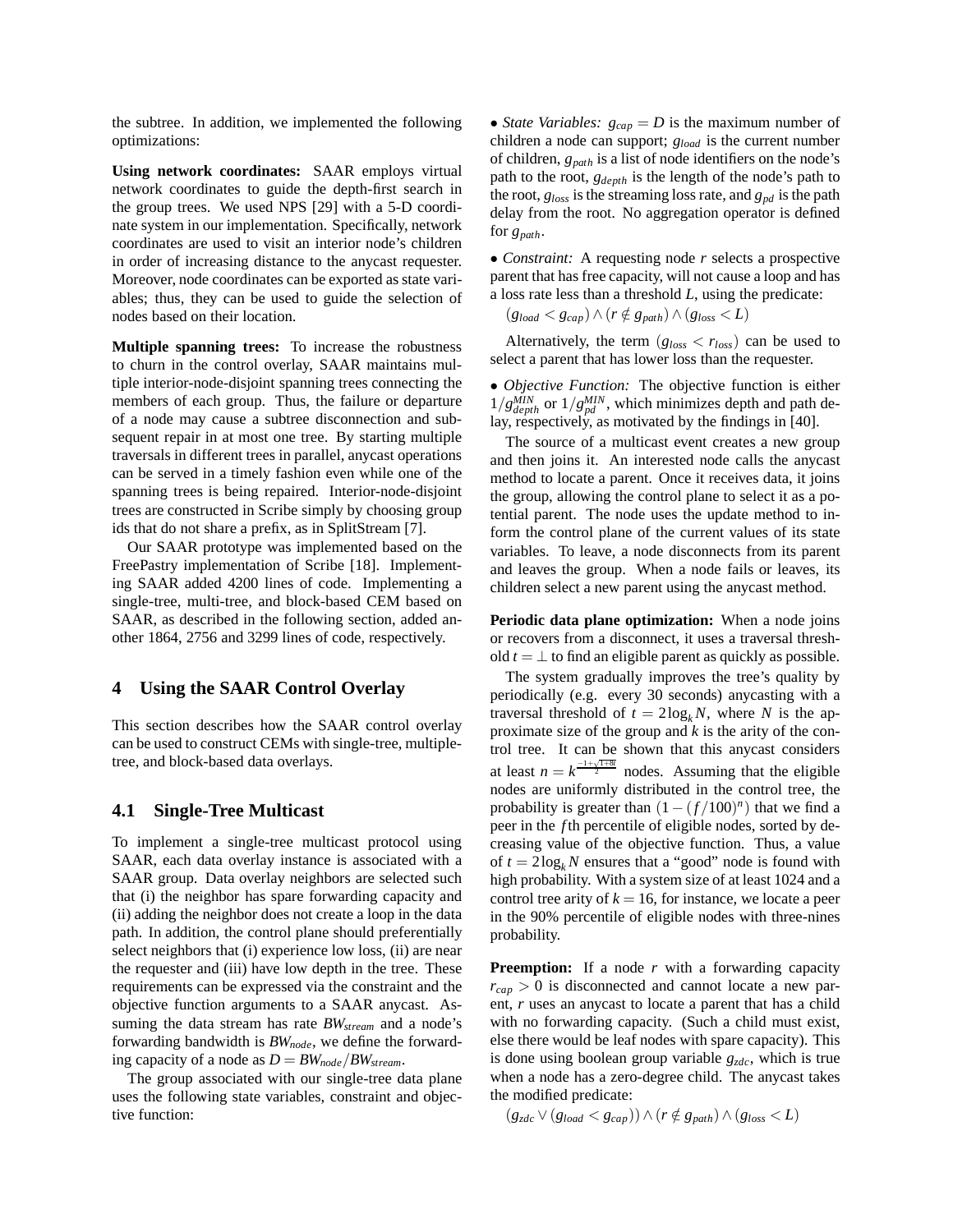Once such a parent is located, the node preempts the zero-degree child, attaches to the selected parent and adopts the preempted node as its child.

## **4.2 Multi-Tree Multicast**

Next, we built a multi-tree CEM system similar to Split-Stream [7] using SAAR. SplitStream was designed to more evenly balance the forwarding load and to reduce the impact of node and network failures, relative to a single-tree CEM. The content is striped and disseminated using *k* separate, interior-node-disjoint distribution trees, where each stripe has 1/*k*-th of the stream bandwidth. The constraint, objective function and state variables are the same as in the single-tree CEM. However, there is an instance of each variable per stripe. We use a single SAAR group per multi-tree data overlay, with the following state variables: *gcoord*[*i*], *gcap*[*i*], *gload* [*i*], *gpath*[*i*],  $g_{loss}[i], g_{depth}[i], g_{pd}[i], i \in [0, k-1].$ 

A node forwards data (i.e., accepts children) only in its *primary* stripe *ps*. This construction ensures interiornode-disjoint stripe trees: a node is an interior node in at most one stripe tree and a leaf in all other stripe trees. Thus, a node with forwarding capacity *D* (defined in Section 4.1) has

 $g_{cap}[ps] = D * k$  and  $g_{cap}[i] = 0, \forall i \neq ps$ .

In SplitStream, the primary stripe selection is fixed by a node's identifier to allow the efficient construction of interior-node-disjoint stripe trees. This can lead to a resource imbalance when the node forwarding capacities are heterogeneous. In the SAAR-based implementation, nodes can choose their primary stripe so as to balance the available forwarding capacity in each stripe. To do this, a joining node selects as its primary the stripe with the least total forwarding capacity at that time<sup>2</sup>. A node uses the aggregated value of the state variables *gload* and *gcap* and chooses *ps* to be the *i* that minimizes

 $(g_{cap}[i]^{SUM} - g_{load}[i]^{SUM}).$ 

Even with this adaptive choice of a primary stripe, it is still possible that the departure of a node causes a stripe to be momentarily left with no forwarding capacity, until another node joins. As in SplitStream, a number of tree transformations are possible in this case [7], which can be easily expressed in SAAR. As a last resort, a child relaxes the predicate to select a parent with forwarding capacity in a different stripe, at the expense of interior-node-disjointedness. The system behaves like SplitStream in this respect, except that flexible primary stripe selection significantly reduces the likelihood of stripe resource exhaustion.

Moreover, the SAAR-based implementation can support any number *k* of stripes, allowing the choice to match the needs of the application coding scheme. To achieve good load balance in SplitStream, on the other hand, the number of stripes must correspond to the routing base in SplitStream's underlying Pastry overlay, which is a power of 2. The flexible choice of *k*, and the flexible primary stripe selection, are two examples where the power of SAAR's anycast primitive makes it possible to relax constraints on the data plane construction in the original SplitStream implementation.

The constraint and objective function used to locate parents now apply on a per stripe basis. For example, to locate a parent in stripe *s*, the corresponding predicate is  $(g_{load}[s] < g_{cap}[s]) \wedge (r \notin g_{path}[s]) \wedge (g_{loss}[s] < L).$ 

## **4.3 Block-Based Multicast**

In block-based CEMs [50, 31], a random mesh connects the members of the data overlay, and a swarming technique is employed to exchange blocks amongst the mesh neighbors.

We use SAAR to select and maintain mesh neighbors, rather than the commonly used random walk [45] or gossiping [19] techniques. In Section 5.4, we will briefly describe the swarming algorithm (based on existing literature) we have implemented in our block-based prototype.

**Mesh Neighbor Selection:** A member *n* with forwarding capacity *D* (defined in Section 4.1) maintains between *M* (e.g., 4 as in Coolstreaming [50]) and *M* ∗ *D* neighbors. In steady state, a node expects to receive  $1/M$  of the total stream bandwidth from a particular neighbor; thus the minimum number of neighbors is *M*. Nodes use SAAR anycast to maintain *M* neighbors of good quality and accept up to  $D * M$  neighbors.

To ensure that the mesh construction has sufficient path diversity, we any cast with  $t = \perp$  but start from a random group member, so that the selected node is not necessarily near the requester. In addition, each node periodically locates fresh neighbors, even if it has *M* neighbors of good quality. We have observed that without this periodic update, nodes that joined early tend to have their neighbor capacity exhausted and thus they lack links to nodes that joined much later, resulting in a low path diversity and high depth.

A SAAR group associated with a block-based data plane uses the following state variables and constraint (no objective function is used):

• *State Variables: gcap* is the maximum number of neighbors (*D* ∗ *M*), *gload* is the current number of neighbors, *gloss* is the loss rate.

• *Constraint:* The predicate is

```
(g_{load} < g_{cap}) \wedge (g_{loss} < L).
```
Note that the loop-freedom constraint needed in treebased systems is not present.

<sup>&</sup>lt;sup>2</sup>Note that with a coding scheme like MDC [20], the stripes are equivalent from the perspective of the application.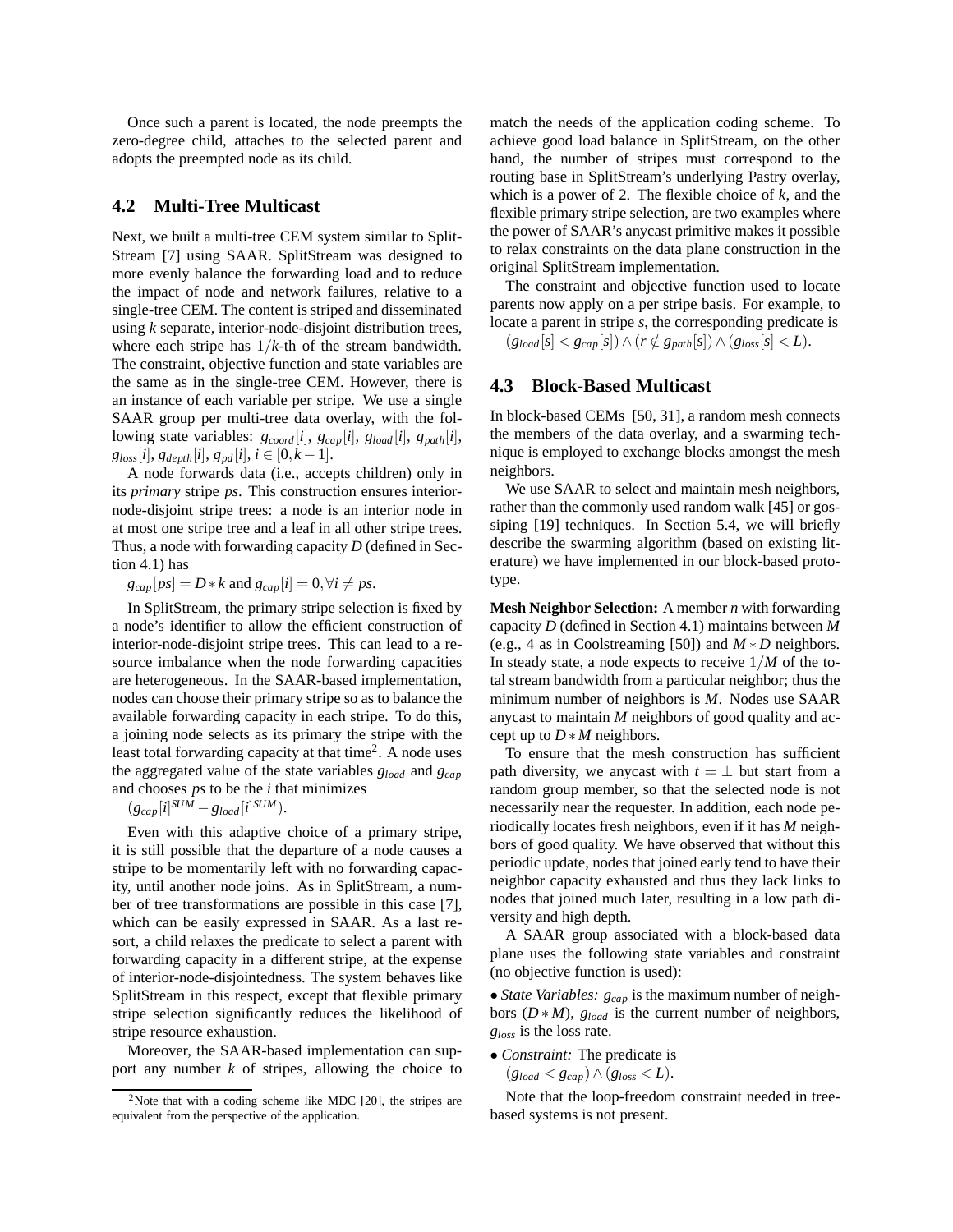| Channel Join Delay | The delay from the instant a node joins a multicast event until it receives 90% of the stream rate.         |
|--------------------|-------------------------------------------------------------------------------------------------------------|
| Tree Depth         | The depth of a node in the dissemination tree.                                                              |
| Continuity Index   | The fraction of the unique data packets streamed during a node's membership that were received by the node. |
| Datastream Gap     | The time during which a node fails to receive data due to the departure of a node in the data plane.        |
| Node Stress        | Total number of control messages (not data messages) sent and received per second, per node.                |

Table 2: Evaluation metrics.

## **5 Experimental Evaluation**

We begin with a description of the experimental setup. With the exception of the Planetlab [34] experiments in Section 5.5, we use Modelnet [43] to emulate wide-area delay and bandwidth in a cluster of PCs connected by Gigabit Ethernet, each with a 2.6 Ghz CPU and 4 GB of main memory. We chose Modelnet because it allows a meaningful comparison of various systems and protocols, as we can deterministically reproduce the network conditions for each experiment.

Using up to 25 physical cluster nodes, we emulate a network with 250 stubs. (The Modelnet core ran on a separate cluster node.) The delays among the stubs were randomly chosen from the King [22] data set of measured Internet delay data. Four client nodes are attached to each stub network for a total of 1000 client nodes. The client nodes are connected via 1 ms links to their respective stubs. Neither the access links nor the stub network were the bottleneck in any of the experiments. Similarly, we ensured that the CPU was not saturated during the experiments on any of the cluster nodes.

We emulated overlays of 250–900 virtual nodes. To emulate an overlay of size *n*, we randomly selected *n* client nodes to participate in the overlay. The forwarding capacity (as defined in Section 4.1) of virtual nodes was limited via their node degrees. The node degrees are heterogeneous and follow the measured distribution from the Sripanidkulchai et al. study of live streaming workloads [40].

However, we use a minimum node degree of one in the experiments to ensure that some forwarding capacity is always available during random node joins and departures. Also, we impose a maximum degree cap to achieve a given mean Resource Index (RI), where mean RI is the ratio of the total supply of bandwidth to the total demand for bandwidth. Unless stated otherwise, we use degree caps of  $(MIN=1, MAX=6)$  to achieve a mean RI=1.75. The degree distribution after enforcing the caps is as follows: approximately 76.85% of degree 1, 9.5 % of degree 2, 0.34% each of degree 3, 4 and 5, and 12.4% of degree 6. Unless stated otherwise, the multicast source had a degree of 5.

In the Modelnet experiments, we streamed data from a single source node at a constant rate of 32 Kbps. We chose this low rate to reduce the load on the Modelnet emulation. This does not affect the results, since we are interested in control efficiency and its impact on the quality of the data streams. Since the streaming rate is identical in all systems and we are primarily interested in control overhead, we exclude data packets when measuring message overheads. We evaluate the performance of the various systems using the metrics described in Table 2.

In all experiments, a single SAAR control overlay is used that includes all participating nodes, irrespective of their data overlay membership. We use a single spanning tree per SAAR group in scenarios without control overlay churn, and two trees per group otherwise. All reported results are the averages of at least 2 runs. Error bars, where shown, indicate the minimal and maximal measured values for each data point. In cases where no error bars are shown in the plots, the deviation among the runs was within 3%.

## **5.1 Effectiveness of SAAR Anycast**

Our first set of experiments evaluate the performance of SAAR's anycast primitive. No data was streamed in these experiments.

**Locality-awareness**: We evaluate the anycast primitive's ability to find peers with low delay. We run SAAR with a traversal threshold *t* of ⊥ and 2, respectively. To isolate the effects of using NPS coordinates during tree traversal, we evaluate SAAR with and without NPS coordinates (SAAR-NO-NPS), and compare its performance against a centralized system where peers are chosen either randomly (CENTRAL-Random) or using NPS coordinates (CENTRAL-NPS). CENTRAL-Global reflects the optimal greedy peer selection based on global knowledge.

We use a 250 node overlay and 10 groups. Peers subscribe to each group with a probability of 0.1, resulting in an expected group size of 25 peers. Figure 3 shows that SAAR's ability to select nearby peers comes close to that of a centralized solution that uses NPS coordinates. Using NPS in the tree traversal significantly improves the results, though even the result without NPS (corresponding to a plain Scribe anycast) is significantly better than random peer selection.

**Load awareness**: Next, we evaluate SAAR's ability to quickly select peers with available bandwidth under conditions with a low Resource Index (RI), where there are few nodes with spare bandwidth. Figure 4 compares SAAR with a centralized peer selection service, while building a single-tree data overlay of  $N = 350$  nodes. The centralized peer selection service was placed on a node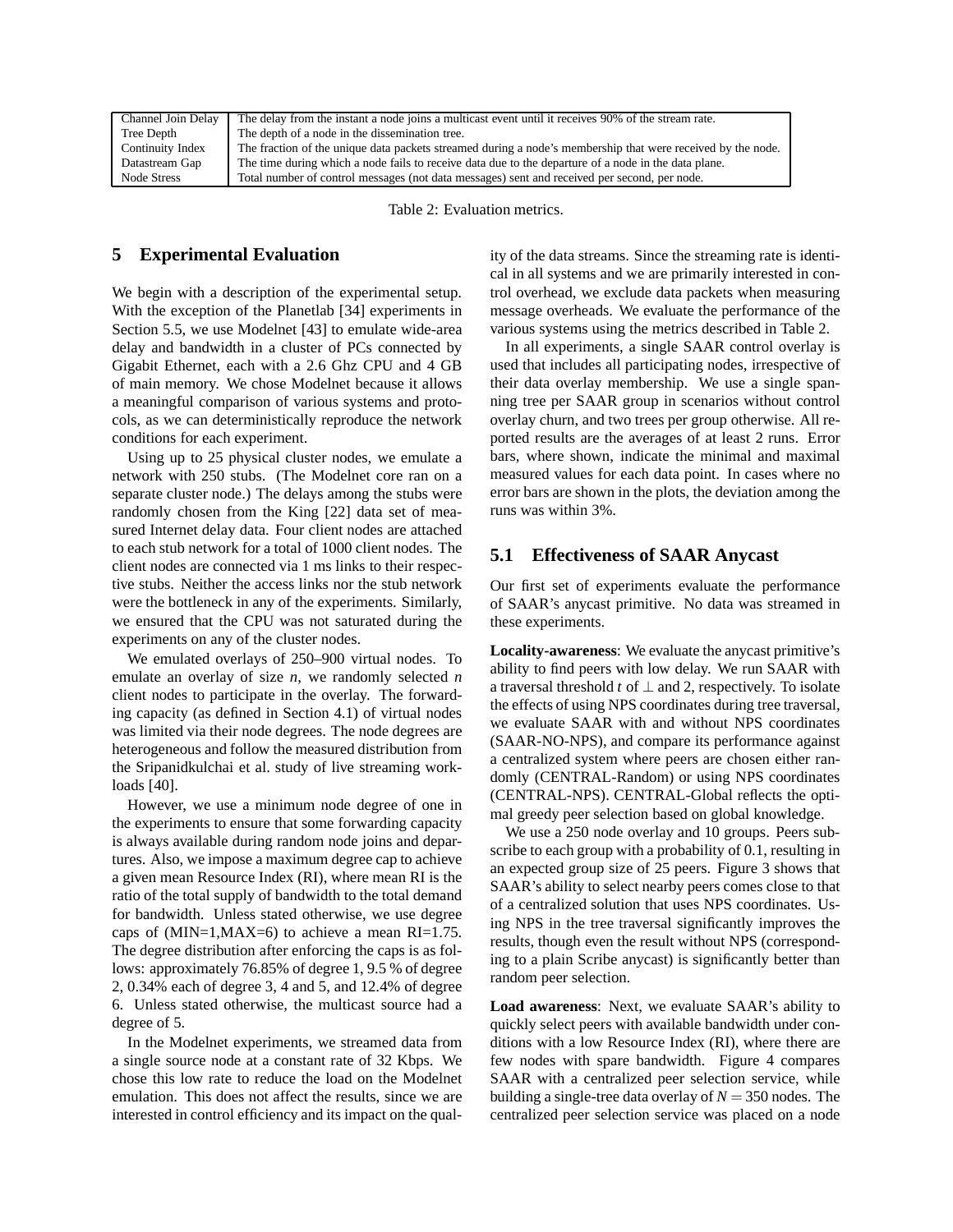

Figure 3: Locality awareness



Figure 4: Load awareness

such that the average delay to the remaining nodes in the underlying 250-node stub network was minimized.

We experimented with RI=1.01, in which all nodes have exactly degree 1, (except the source, which has degree 5) and another setting of RI=1.23 with degree cap  $(MIN=1, MAX=2)$ . Even under the harsh  $RI=1.01$  setting, SAAR anycast can select a peer within 1 second in 90% of the cases. This is because SAAR's anycast tree traversal prunes subtrees with no capacity based on aggregated information. When a moderate amount of spare bandwidth is available (RI=1.23), 78% of the anycast response times are even lower than those of the centralized server, because SAAR's anycast can usually find a peer by contacting a node that is closer than that server.

During the experiment, the average/median/99th percentile number of tree nodes visited during an anycast was 3.2, 3, and 4 with RI=1.01, and 2.3, 2, and 4 with RI=1.23. The 95th percentile and the maximum of the total message overhead during the experiment was less than 4 msgs/sec and 18 msgs/sec, respectively with RI=1.01; it was less than 3 msg/sec and 12 msgs/sec with RI=1.23.



Figure 5: Tree depth optimization

The maxima were reached at the root node of the group tree in each case.

**Tree depth optimization**: The next experiment shows that SAAR anycast can optimize for metrics like tree depth effectively. We compare the achieved tree depth with that of a centralized membership server. 250 nodes join a channel over a period of 120 seconds. We set the maximum tree traversal threshold  $t = 4$ . During the traversal, we use aggregated state variables to prune subtrees in which the depth of the minimum depth peer with available capacity is greater than the best choice we have so far. Figure 5 shows that the tree depths resulting from using SAAR anycast are almost as good as those obtained with the centralized server. For comparison, we also included the result for the case when SAAR is being used without an objective function to minimize tree depth. Moreover, the anycasts had low traversal overhead. The 95th percentile and the maximum of the total message overhead during this experiment was less than 3 msgs/sec and 34 msgs/sec, respectively.

In summary, the decentralized SAAR control plane can effectively and efficiently select nearby nodes, nodes with spare capacity, and select nodes subject to metrics like tree depth.

**Control overheads**: Next, we present results of a simple analysis of SAAR's control overhead. Assume that we construct a SAAR overlay with *N* nodes using base-*k* routing in the underlying Pastry network. State variables are propagated once every second. There are *G* groups in the system, and the average group size is *g*. Define  $T = g * G * log<sub>k</sub> N$ ; *T* is an upper bound on the number of edges in *all* the control trees in the system.

The aggregation analysis considers two cases (when *T*  $\leq kN$  and when *T*  $> kN$ ). If *T*  $\leq kN$ , then an upper bound on the average number of control messages sent and received per node per second due to state aggregation  $S = 2 * \frac{T}{N}$ . If  $T > kN$ , then  $S = 2 * (k - 1) * \log_k \frac{T}{N}$ . Now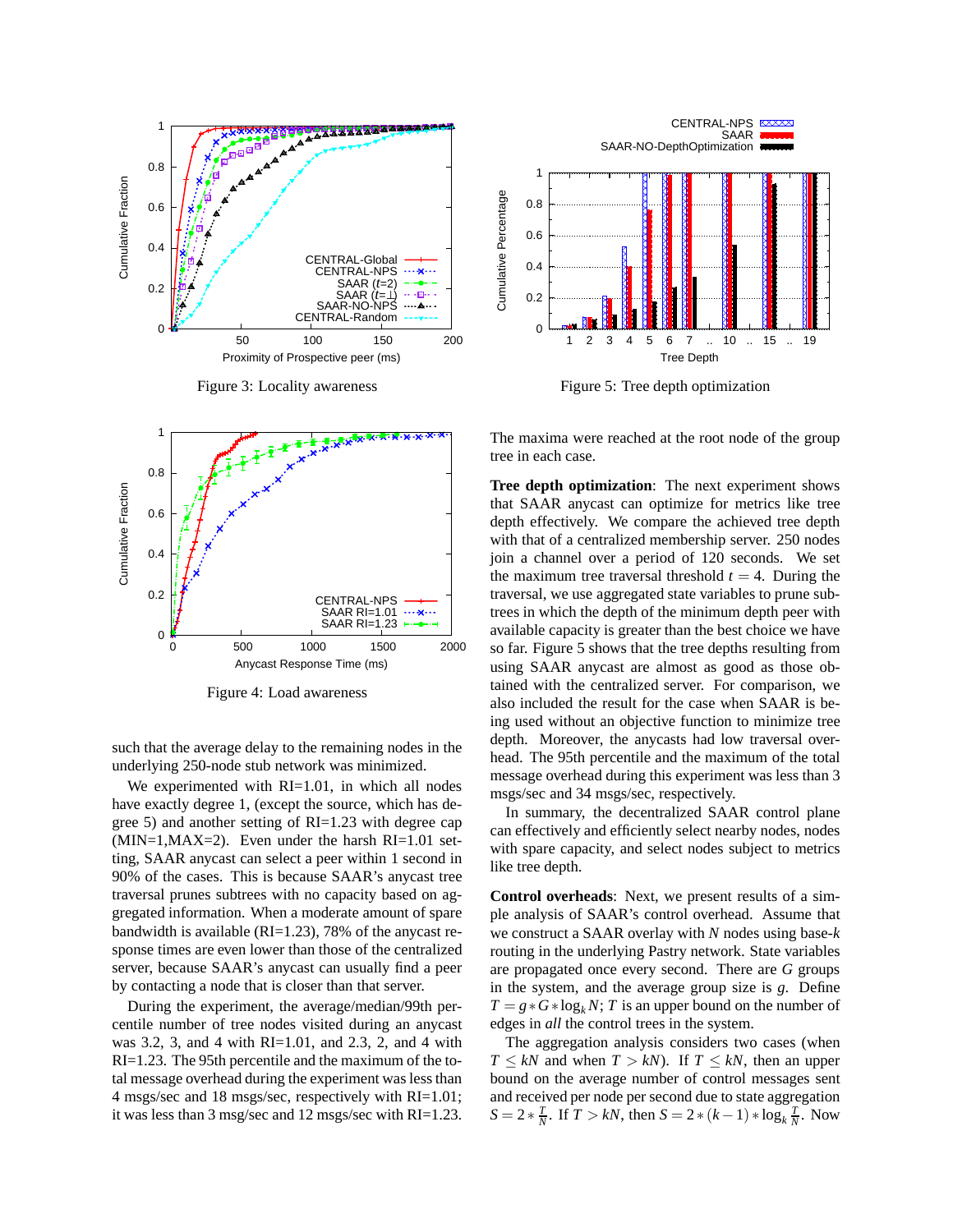let, on average, there be *a* anycasts per second per group in the system. The upper bound on the average number of anycast messages per node per second is simply 2 ∗  $\frac{\log_k N}{N}$  \* *a* \* *G*.

Consider a large system with  $10<sup>6</sup>$  nodes, a small number of large groups (ten groups of  $10<sup>5</sup>$ ) and many small groups  $(10^5$  groups of ten) in a SAAR overlay with  $k = 16$ . For an average node, the aggregation overhead in this case is no more than 20 msgs/sec. Even if we assume that each group turns over every 5 minutes, then the anycast overhead is less than  $\frac{1}{7}$  msgs/sec for the average node.

In another configuration, assume that every node is a member of one group. Irrespective of the size distribution of the groups,  $g * G = N$ . Here, the average aggregation overhead is no more than 10 msg/sec and the corresponding any cast overhead is less than  $\frac{1}{15}$  msg/sec in this case.

These results are consistent with our measured average node stress results. We note that the stress at nodes near the root of a control tree are significantly higher than average in our implementation. To some extent, this is inherent in any tree-based control structure. The difference between maximal and average node stress could be reduced by limiting the degree of nodes, at the expense of somewhat deeper trees. Also, the node stress tends to balance as the number of groups in the same SAAR overlay increases, because the group tree roots (and thus the nodes near the root) are chosen randomly.

### **5.2 SAAR for Single-Tree Data Overlays**

Next, we show the benefits of using the SAAR control overlay in the design of a single-tree CEM. We compare the performance of the native single-tree ESM system [10] with a modified implementation of ESM using SAAR.

350 nodes join a single-tree CEM and continue to leave/rejoin the multicast channel with an exponentially distributed mean session time of 2 minutes and a minimum of 15 seconds. To achieve a large mean group size, the nodes rejoin the same multicast channel after an offline period of 10 sec. The experiment lasts for 1 hour. We compare the performance of four systems below. All systems attempt to minimize the tree depths while locating parents.

**Native-ESM**: We use ESM [10] as an example of a single-tree CEM based on an unstructured overlay. A single overlay is used for control and data. The overlay is optimized for data dissemination; state information is disseminated epidemically to enable peer selection.

**Scribe**: We use Scribe as an example of a single-tree CEM based on a structured overlay. A single overlay is used for control and data. Scribe's standard pushdown policy is used to enforce the degree bounds at the intermediate nodes in the Scribe tree [8].

**SAAR-ESM**: A version of ESM that uses a shared SAAR overlay for control. Nodes remain in the SAAR control overlay with an exponentially distributed session time with a mean of 30 minutes, for the experiment duration. As before, peers switch between data overlays with mean session time of 2 minutes and a minimum of 15 seconds. As our results show, nodes have an incentive to remain in the control plane longer than in any particular data channel, because it enables them to join and switch between channels much faster while the overhead is very low.

**SAAR-ESM-Unshared**: To isolate the benefits of a more stable control plane membership, we make nodes join/leave the SAAR control overlay whenever they join/leave a multicast group in this system. Otherwise, the system is identical to SAAR-ESM.

Figure 6 shows the results of our experiments. Among all systems, SAAR-ESM achieves easily the best results for join delay, continuity and node stress. SAAR-ESM-Unshared appears to beat SAAR-ESM in terms of tree depth. This comparison turns out to be misleading, however, because the average steady-state group size achieved by SAAR-ESM-Unshared during the experiment is only 55% that of SAAR-ESM's, due to the large difference in join delays in combination with churn. The average group sizes in the experiment are 225 (Native-ESM), 180 (Scribe), 290 (SAAR-ESM) and 160 (SAAR-ESM-Unshared), respectively.

The long tail in the SAAR-ESM join delay distribution corresponds to the initial joins when a node is not yet a member of the control overlay. Subsequent joins exhibit very low join delay: 99.8% of such joins had a delay of less than 1.5 sec. Native-ESM exhibits higher join delay and a lower continuity index than SAAR-ESM. Additional results (not shown) show that this gap widens with higher churn or larger groups. This is because in Native-ESM, state information propagates slowly, causing increasing staleness as churn or group size increases.

The results confirm earlier observations that Scribe exhibits deep trees and relatively high join delay under churn or when the node capacities are heterogeneous [3]. One reason is that the overlay structure imposes constraints on the data plane, resulting in Scribe pushdown being the norm rather than the exception. Another reason is that churn disrupts the coupled control and data overlay in Scribe. The combined effect is higher tree repair time, which leads to a poor continuity index.

The node stress incurred by SAAR-ESM is generally lowest among all systems, except for a longer tail. (The tail is a result of higher node stress near the top of the group tree.) This result indicates that the overall reduction in control churn in the shared SAAR overlay more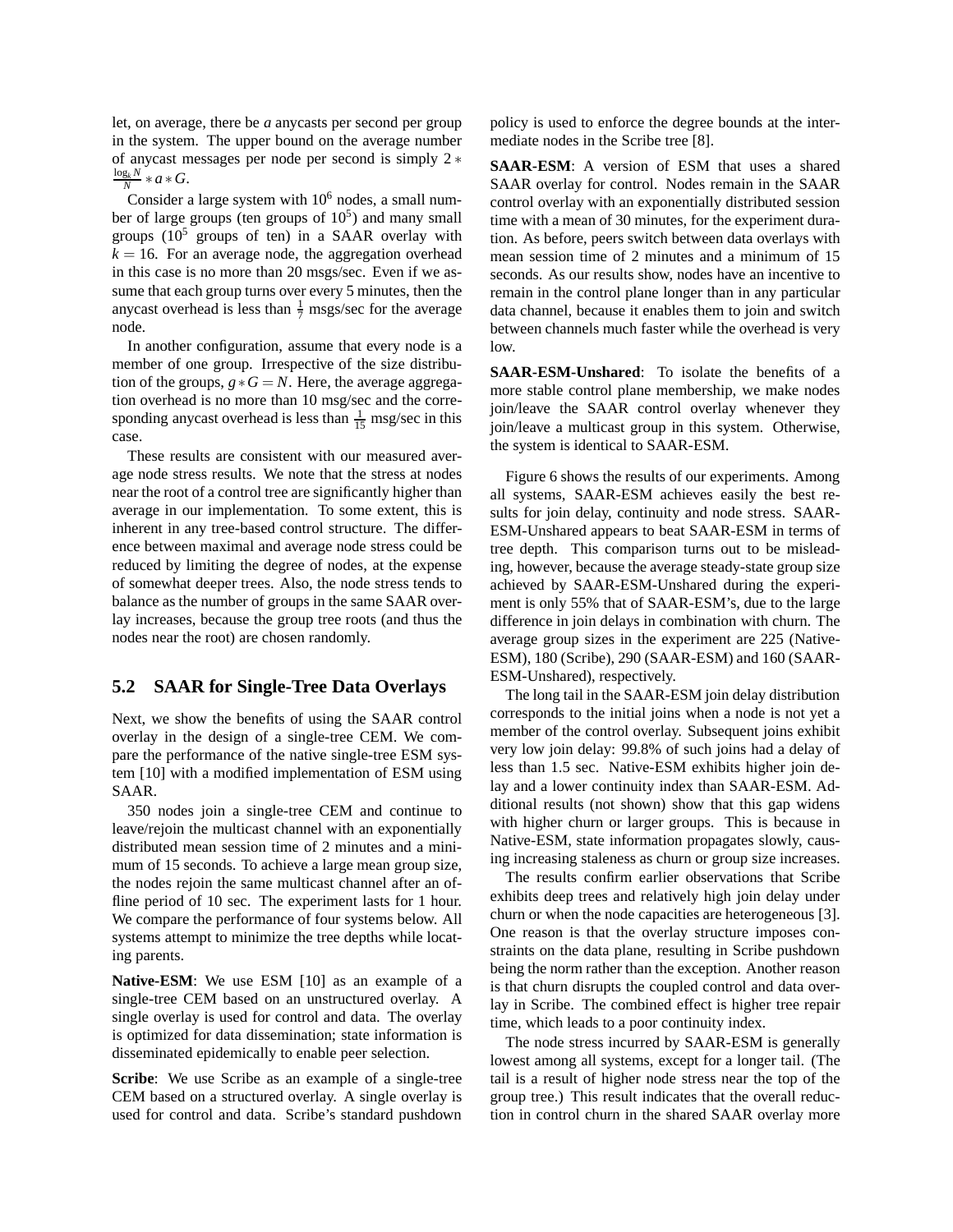

Figure 6: Single-tree CEM performance

than outweighs the additional overhead for maintaining a separate control overlay.

Comparing SAAR-ESM and SAAR-ESM-unshared confirms that a shared control overlay leads to lower join delays, better continuity and reduced node stress. Even SAAR-ESM-Unshared, however, yields dramatically better continuity than Native-ESM and Scribe. This speaks to the power of the SAAR anycast primitive, independent of the control plane sharing.

We believe that shielding the control plane from churn due to channel switching, as provided by a shared SAAR control overlay, is a critical optimization for applications like IPTV [23]. There, join and switching delays are very important and users switch among channels much more frequently than they start/stop their IPTV application.

We performed additional experiments comparing the performance of Native-ESM and SAAR-ESM with different levels of data and control overlay churn, and under flash crowd conditions. We also compared SAAR-ESM with a centralized membership service in terms of scalability. For lack of space, we only summarize the results here. More detailed results can be found in a technical report [28].

**Lower Membership Churn:** We repeated the previous experiment with a mean session time of 5 minutes. The join delays in Native-ESM improved significantly, with a 75th percentile of 15 sec. For SAAR-ESM, as before, 99.8% of joins where a node was already a part of the SAAR overlay completed within 1.5 secs. The continuity index of Native-ESM also improved significantly, with a 75th percentile of over 90. For SAAR-ESM, the 98th percentile continuity index improved to over 98.

These results show that Native-ESM, which was not designed for very high membership churn, performs well under less severe membership dynamics. However, even under these conditions, SAAR lends ESM significantly better performance.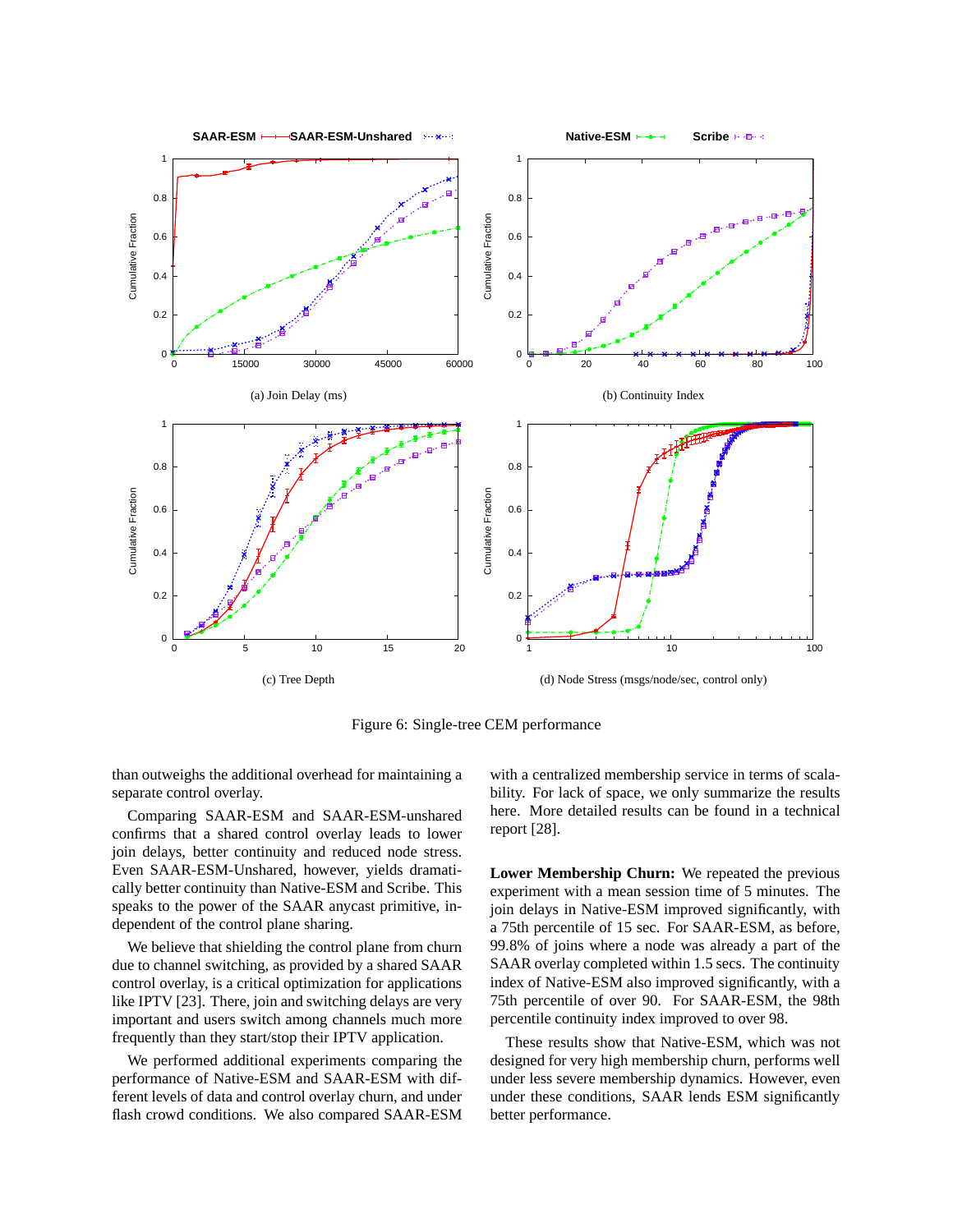**Control overlay churn:** We also evaluated SAAR-ESM with different levels of churn in the control overlay, and with one or two spanning trees per SAAR group.

Even at a mean control overlay session time of only 5 minutes (exponential distribution) and an overlay size of 350 nodes, using 2 trees per group yields anycast performance comparable to that of a single tree with no overlay churn. An exception are join events that involve a control overlay join: consistent with the results in Figure 6(a), these have a noticeably higher join delay. The overhead doubles when two trees are used, but the average overhead is still modest at 10 messages/second/node.

**Flash crowds:** A group of 350 nodes join an event within 15 seconds, and remain in the group for 15 minutes. For SAAR-ESM, the nodes are already part of the control overlay when the experiment starts.

SAAR-ESM is able to connect nodes to the data overlay quickly: the 90th percentile of the join delay distribution is less than 4 secs. The corresponding 90th percentile for Native-ESM is more than 8 secs. SAAR-ESM is able to maintain low tree depths, with an 80th percentile of 7 and a maximum of 8. For comparison, in Native-ESM, the 80th percentile and the maximum tree depths are both 8. In SAAR-ESM, 90% of nodes have a stress of less than 3, while Native-ESM has an average node stress of 21.

These results show that SAAR's anycast primitive yields significantly lower join delay and lower overhead than Native-ESM under flash crowd conditions, while maintaining comparable tree depth.

**Scalability:** We compare SAAR-ESM with a version that uses a centralized membership service. We use data overlays of sizes 54, 180, 540 and 900 nodes, all at a mean data session time of 2 minutes (exponential distribution) and a minimum of 15 secs. In SAAR-ESM, all nodes join the control overlay before the start of the experiment and remain in the overlay during the experiment.

The centralized membership service handled 50, 177, 662, 1084 messages/second at the various overlay sizes, showing an expected linear increase in the load. Due to the resulting bottleneck, the 90th percentile peer selection delays of the central membership service increases as 750 ms, 1.1 sec, 2.4 sec, 18 sec, respectively, for the different overlay sizes. For SAAR-ESM, the 90th percentile anycast delay increases from 600ms at 54 nodes to only 1.2 seconds at 900 nodes. The average continuity index achieved with the centralized membership service and SAAR-ESM at a group size of 900 was 80.3 and 97.6, respectively. This clearly demonstrates the scalability of the SAAR control plane.

In summary, the results clearly show that SAAR's efficient anycast primitive yields ESM superior join delays, better content delivery quality, increased robustness to churn and increased scalability. Moreover, the shared SAAR control overlay dramatically reduces join delays and increases efficiency by reducing membership churn in the control plane. Additionally, these benefits are realized at a lower overhead than Native-ESM and Scribe. Comparing the SAAR-ESM with the native ESM system, we have shown that using a decoupled, shared control plane can achieve the best of both data dissemination quality and control efficiency. SAAR is effective in constructing high quality data overlays under flash crowd scenarios and high data overlay dynamics, while tolerating control plane churn. Finally, unlike a centralized membership service, the decentralized design of SAAR allows it to support data overlays of large size.

### **5.3 SAAR multi-tree CEM performance**

To show the effectiveness of SAAR in supporting multitree data planes, we have implemented a prototype multitree CEM based on SAAR, as described in Section 4.2. We use five data stripe trees per data overlay. 350 nodes with heterogeneous degree distribution (mean RI=1.23 and degree caps MIN=1,MAX=2) join the control overlay in the first 10 minutes, and then join the data overlay in the next 5 minutes. They remain in the data overlay for another 10 minutes, and then continue to leave/rejoin the data overlay with a mean session time of 2 minutes (exponential distribution) and a minimum of 15 seconds for the remainder of the experiment. To achieve a large instantaneous group size, nodes re-join the same data overlay 10 seconds after leaving. Nodes do not depart from the control overlay during the experiment, which lasted for approximately one hour. We show that SAAR can effectively balance resources among the stripe trees despite constrained resources and heterogeneous node degrees. We also measure the resulting join delay, continuity index and control overhead.

Figure 7(a) shows the instantaneous group size, as well as the minimum and the maximum of the total forwarding resources among the stripes. The minimum resources are always above the demand, i.e., the group size. The fluctuations in stripe resources result from membership churn. For instance, when a node of degree 6 leaves, the capacity in its primary stripe drops by  $6*5 = 30$  units. In all cases, however, the imbalance is quickly rectified due to the adaptive primary stripe selection policy for newly joining nodes.

Figure 7(b) plots, for each data sequence number, the minimum number of stripes that 95% of the nodes are able to receive. Every second, the multicast source increments the sequence number. For each sequence number, there are 5 data packets generated, one for each stripe. Thus, a value of 4 stripes received means that 95% of the nodes are able to receive 4 or more stripes.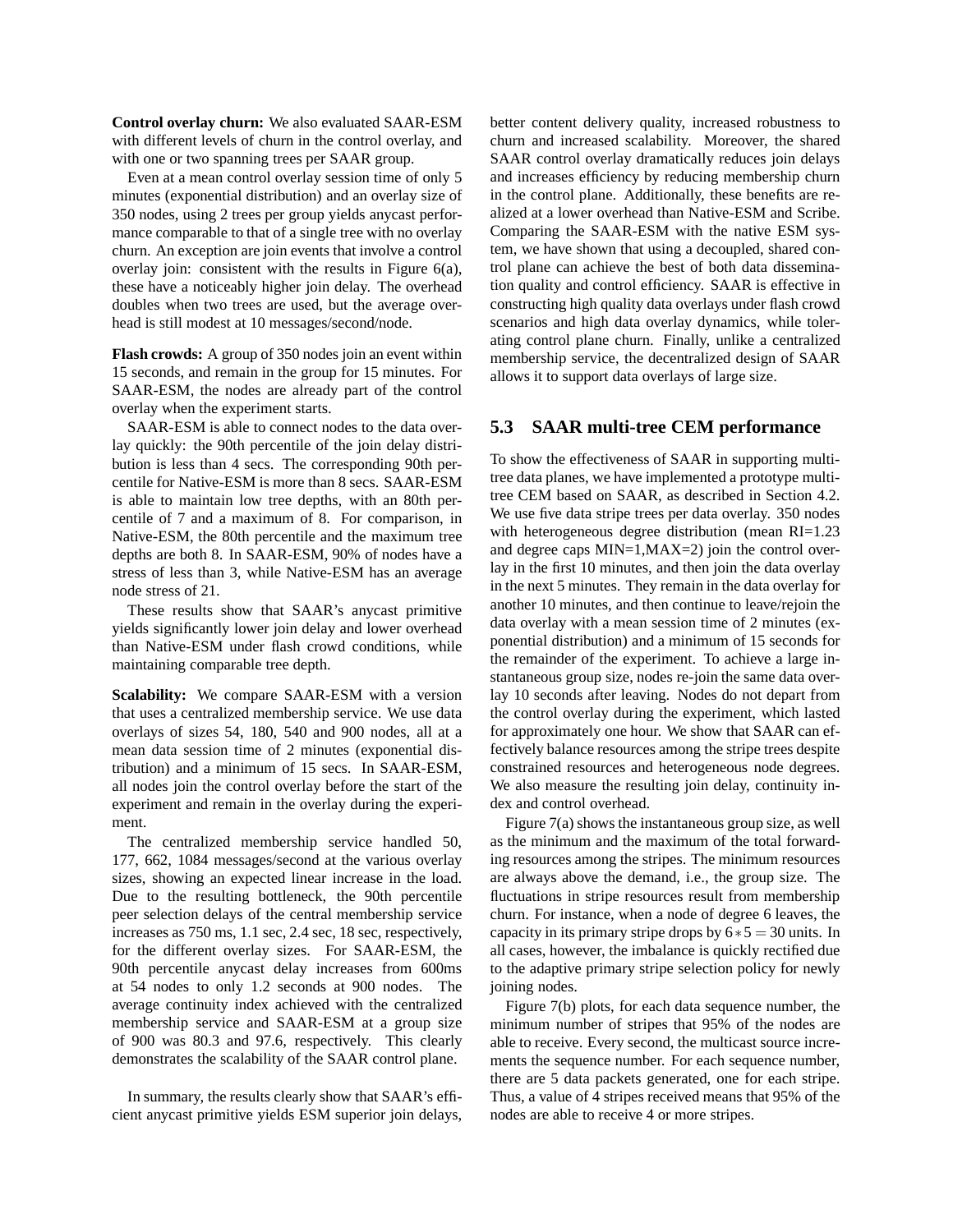

Figure 7: SAAR multi-tree CEM performance

Figure 7(c) shows the CDF of the join delay of nodes, reflecting how long it took to receive data on different numbers of stripes. Assuming that receiving 4 out of 5 stripes is sufficient to construct the full data stream (e.g. using redundant coding like MDC/Erasure coding), the 95th percentile join delay is 2.6 seconds.

Figure 7(d) shows the CDF of the continuity index among the nodes, calculated with respect to the fraction of data bytes received on all stripes. The average continuity index observed was 99.1. The average node stress (not shown) on the control plane while supporting the multitree data overlay is low, with 90% of the nodes handling less than 4 msgs/sec and a maximum node stress of 90 msgs/sec.

We also performed experiments with a higher RI=1.75 and a resulting wider range of node degrees (MIN=1, MAX=6). The results are virtually identical, with a 95th percentile join delay for acquiring 4 out of 5 stripes of 2.2 seconds and an average continuity index of 99.2.

We conclude that SAAR can effectively support a multi-tree data plane design. SAAR can ensure resource balance among the interior-node-disjoint stripe trees in heterogeneous environments. As a result, the resulting CEM system simultaneously realizes the benefits of performance optimized data overlays and the benefits of a multi-tree design in terms of tolerance to loss and membership churn.

## **5.4 SAAR for Block-based Data Overlays**

We built a prototype block-based swarming CEM based on SAAR. The mesh construction, as described in Section 4.3, borrows from Chunkyspread [44]. The swarming block-exchange algorithm we use closely follows Coolstreaming [50]. Briefly, we stripe content into 1 second blocks. Once every second, neighbors exchange their block availability within a sliding window of blocks covering 60 seconds. Missing blocks in this 60 sec buffer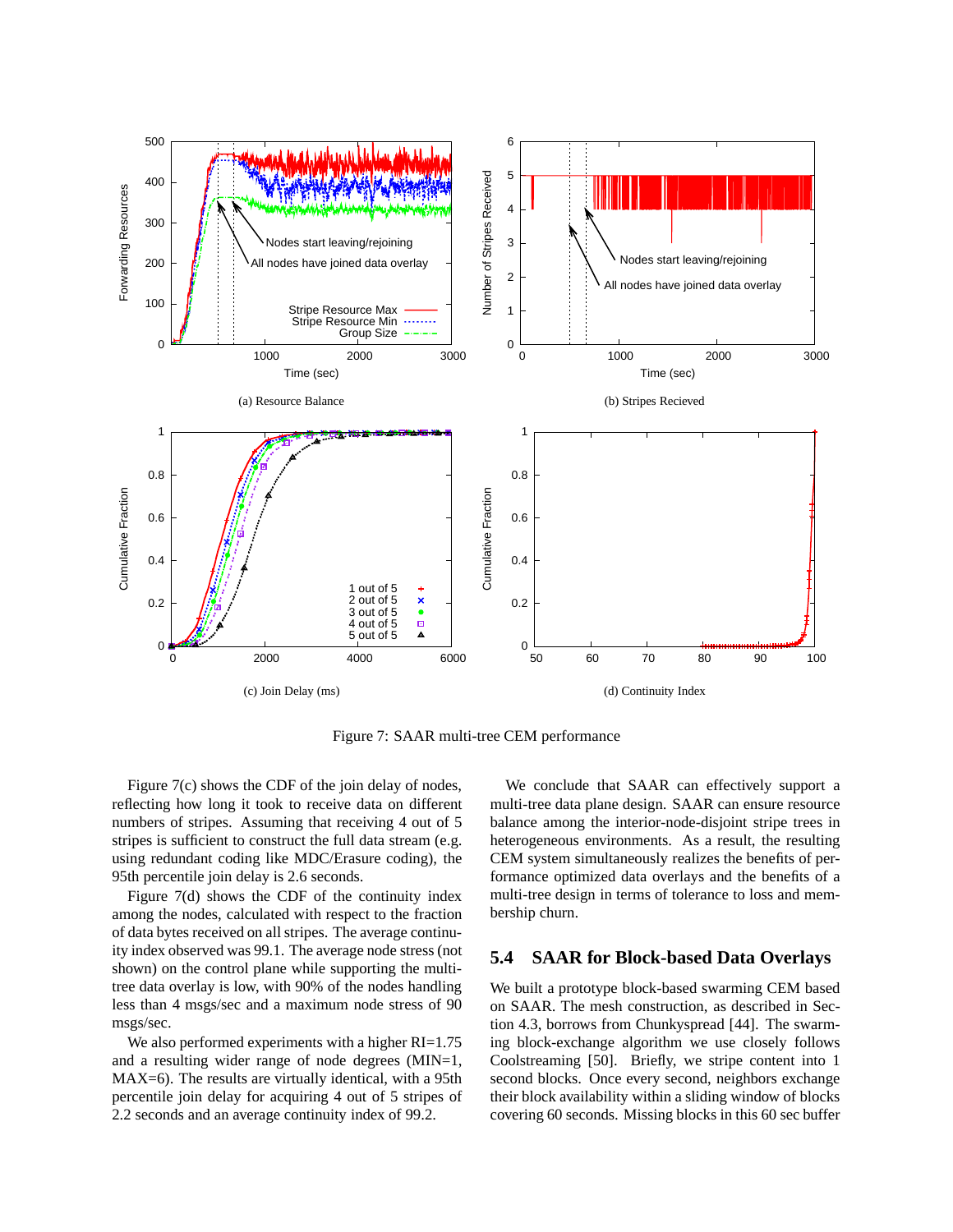

Figure 8: SAAR block-based CEM performance

are requested randomly from the neighbors in inverse proportion to their bandwidth utilizations. We additionally implemented Request-Overriding as explained in Chainsaw [31] to ensure that the multicast source sends out every block at least once.

350 nodes with a heterogeneous degree distribution (mean RI=1.23 and degree caps MIN=1,MAX=2) join the control overlay in the first 10 minutes, and then join the data overlay in the next 5 minutes. They remain in the data overlay for another 10 minutes and then continue to leave/rejoin the data overlay with a mean session time of 2 minutes (exponential distribution) for the remainder of the experiment. We enforce a minimum session time of 60 seconds to allow them to fill their initial buffer worth of 60 secs. To achieve a large instantaneous group size, nodes re-join the same data overlay 10 secs after leaving. Nodes do not depart from the control overlay during the experiment, which ran for approximately one hour.

Figure 8 shows the CDF of the continuity index, and the distribution of overlay hops taken per block in the mesh. The average continuity index is 91.6. The average control node stress (not shown) is low, with 90% of the nodes handling less than 3 msg/sec and a maximum node stress of 80 msgs/sec. Note that the join delay in block-based systems is dominated by the size of the sliding block window, 60 secs in this case.

We also performed experiments with degree caps of  $(MIN=1, MAX=6, RI=1.75)$ . Here, the average continuity index improved to 96.8, while the distribution of overlay hops was similar.

An additional experiment matches a configuration reported in published results for Coolstreaming [50]. 150 nodes with homogeneous node degrees and RI=1.25 are part of the SAAR control overlay and join a data channel within 1 min. At a mean data overlay session time (exponentially distributed) of 50/100/200 sec, we measured an average continuity index of 89, 94 and 98, respectively. The corresponding results reported for Coolstreaming are 89, 91 and 94, respectively. Thus, our implementation appears to perform on par with Coolstreaming. However, differences in the experimental conditions (Modelnet vs. Planetlab, RI=1.25 vs. unspecified RI, 32 Kbps vs. 500 Kbps streaming rate) do not support a stronger conclusion. In summary, our results show that SAAR can support block-based swarming CEMs effectively.

### **5.5 Planetlab Experiment**

To demonstrate that our SAAR-ESM prototype can realize its benefits when deployed in the Internet, we performed an additional experiment in the Planetlab testbed. We use a single-tree CEM with a streaming data rate of 100 Kbps. Approximately 125 nodes (chosen randomly across all continents among nodes that had reasonable load averages) join a channel in the first 2 minutes and then continue to leave/rejoin the channel with a mean session time (exponential distribution) of 2 minutes and a minimum of 15 seconds, for an experiment duration of 15 minutes. The node-degree distribution was heterogeneous and used caps of (MIN=1,MAX=6), RI=1.75 In SAAR-ESM, the nodes are part of the control overlay at the start of the experiment, and they do not depart the control overlay during the experiment. Two group spanning trees were used in SAAR to mitigate the effects of excessive scheduling delays due to high loads on Planetlab machines, which can affect anycast response times.

Figure 9 compares SAAR-ESM and Native-ESM with respect to join delay and continuity index. SAAR-ESM has a 90th percentile join delay and tree repair time (not shown) of 2.5 seconds, which results in good continuity indices. Under high churn, Native-ESM is not able to locate neighbors fast enough. Therefore, it suffers from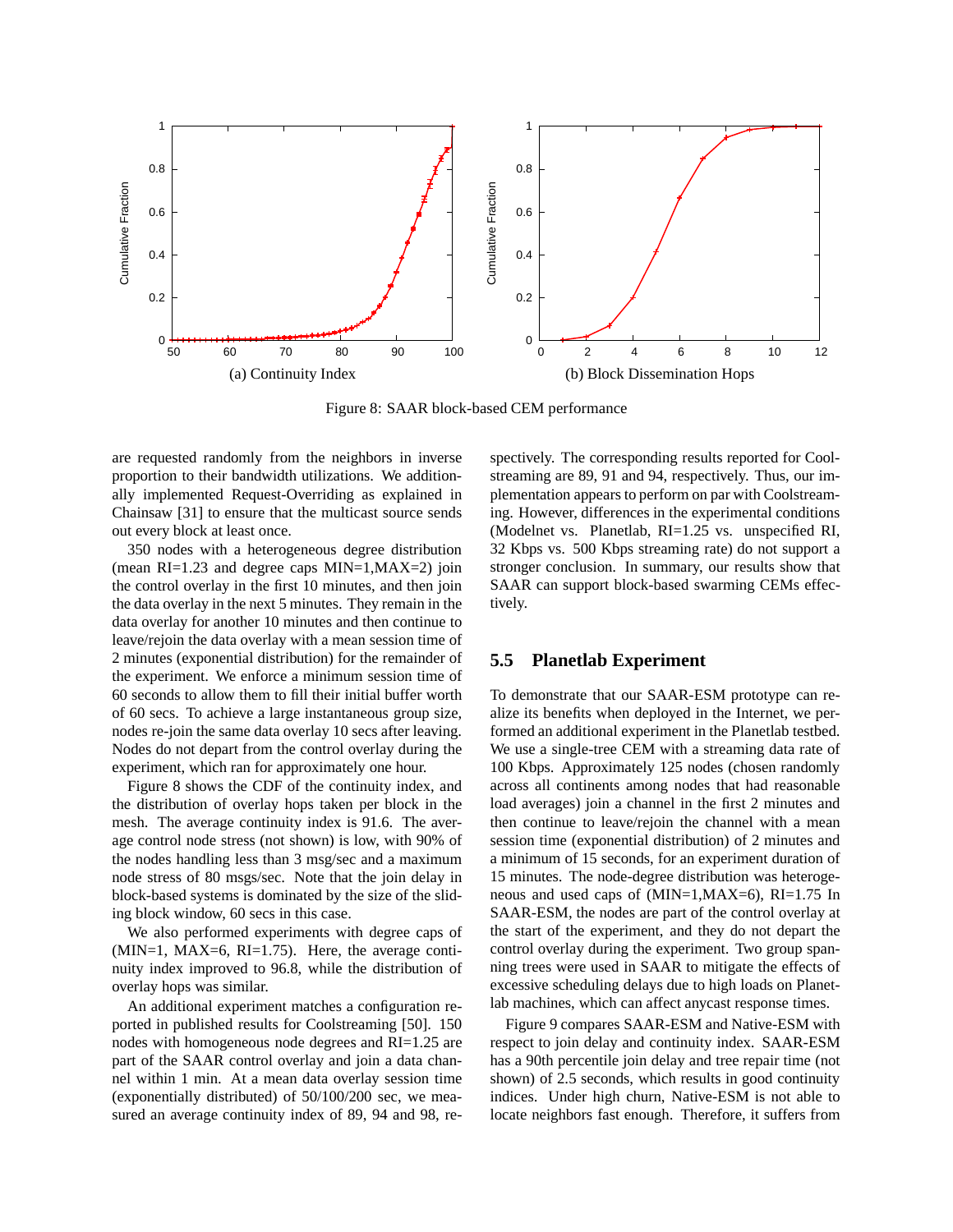

Figure 9: Planetlab single-tree CEM performance

higher join delay and tree repair times, which result in a lower continuity index.

The absolute results obtained with SAAR-ESM on Planetlab are not as good as in Modelnet, although the same trends hold. In absolute terms, the 90th percentile anycast response time in one group spanning tree increased from 500 msec in Modelnet to 3.5 seconds on Planetlab, although the number of anycast hops taken was similar. The continuity indices decreased accordingly. We traced the cause to excessive processing delays on Planetlab nodes, where the 50th and 90th percentile load averages<sup>3</sup> were approximately 10 and 20, respectively. Planetlab is a shared testbed infrastructure that tends to be heavily oversubscribed. We believe that most deployments in the Internet would likely encounter less loaded nodes, and thus achieve results much closer to our Modelnet results.

Native-ESM appears to be less sensitive to the excessive scheduling delays in Planetlab than SAAR-ESM. The likely reason is its proactive epidemic membership protocol, which maintains a list of multiple candidate neighbor nodes at all times. SAAR-ESM could implement an optimization that would have a similar effect: cache the results of previous anycasts and attempt to use nodes on this list while starting a new anycast in parallel. We have not yet implemented this optimization, since we are not convinced it is necessary in most practical deployments.

## **6 Conclusions**

We have presented SAAR, a shared control overlay for CEM systems. SAAR separates the control mechanism from the policy of peer selection in CEM systems. By factoring out the control plane into a separate overlay network, SAAR enables powerful and efficient peer selection, while avoiding constraints on the structure of the data dissemination overlay. Moreover, once decoupled, the control overlay can be shared among many data overlay instances. This sharing increases efficiency and dramatically reduces the delay for joining a channel or switching between channels, which is critical for IPTV.

SAAR's anycast primitive locates appropriate data overlay neighbors based on a constraint and an objective function. The primitive can be used to build and maintain a variety of data overlay organizations. We evaluate a prototype implementation of SAAR experimentally. The results show that SAAR can effectively support singletree, multi-tree and block-based data plane organizations. Its control efficiency allows it to achieve rapid channel join/switching and high content dissemination quality at low overhead, even under high churn and at large scale.

### **7 Acknowledgments**

This work was supported in part by the Max Planck Society, by National Science Foundation grants (ANI-0225660, CNS-0520187, CNS-0085920, CNS-0435382, CNS-0448546, ANI-0092806) and by Bhattacharjee's Slown Fellowship. We would like to thank Jeff Hoye, Andreas Haeberlen and Alan Mislove for their help and advice. We would also like to thank the anonymous reviewers and our shepherd Albert Greenberg for helpful feedback on earlier versions of the paper.

### **References**

- [1] Akamai FreeFlow. http://www.akamai.com.
- [2] S. Banerjee, B. Bhattacharjee, and C. Kommareddy. Scalable application layer multicast. In *Proc. of ACM SIGCOMM*, Aug. 2002.
- [3] A. Bharambe, S. Rao, V. Padmanabhan, S. Seshan, and H. Zhang. The impact of heterogeneous bandwidth constraints on DHTbased multicast protocols. In *Proc. of IPTPS '05*, Feb. 2005.

 $35$  minute average as reported by 'uptime'